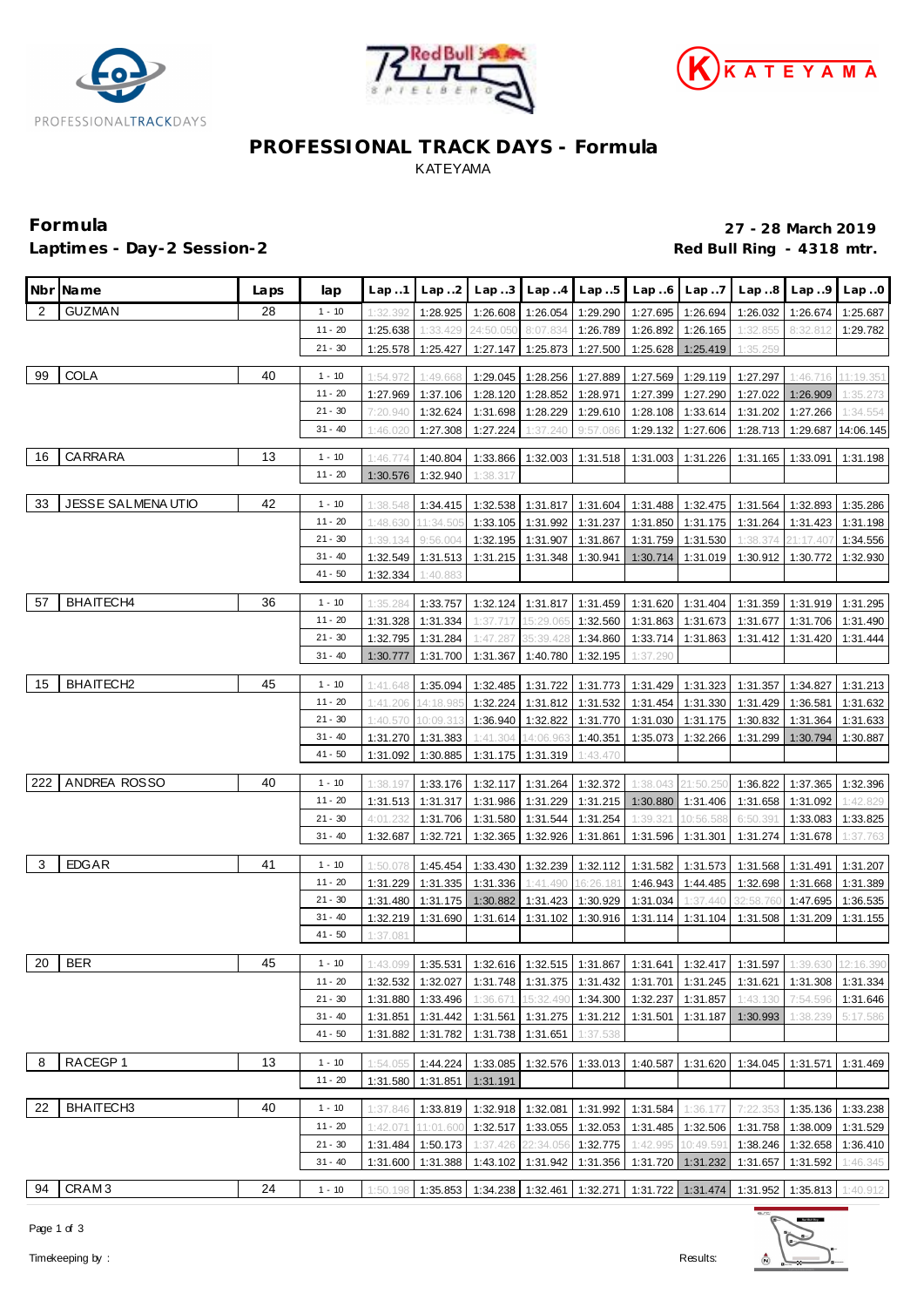





# **PROFESSIONAL TRACK DAYS - Formula** KATEYAMA

**Formula 27 - 28 March 2019** Laptimes - Day-2 Session-2 *Laptimes - Day-2 Session-2* **Red Bull Ring - 4318 mtr.** 

| Nbr Name                    | Laps | lap       | Lap.1                | Lap.2                | Lap.3                | Lap.4                | Lap.5                |                                  | $Lap.6$ $Lap.7$      |                                                                                            | $Lap.8$ $Lap.9$ $Lap.0$    |                      |
|-----------------------------|------|-----------|----------------------|----------------------|----------------------|----------------------|----------------------|----------------------------------|----------------------|--------------------------------------------------------------------------------------------|----------------------------|----------------------|
|                             |      | $11 - 20$ | 31:21.19             | 1:33.785             | 1:32.936             | 1:32.465             | 1:32.935             |                                  | 1:32.170 1:32.262    | 1:33.268                                                                                   | 1:43.800                   | 7:56.714             |
|                             |      | $21 - 30$ | 1:36.534             | 1:33.444             | 1:34.232             | 8:42.113             |                      |                                  |                      |                                                                                            |                            |                      |
| LORENZO FERRARI<br>111      | 42   | $1 - 10$  | 1:42.05              | 1:35.261             | 1:33.565             | 1:32.612             | 1:32.441             | 1:41.069                         | 7:18.67              | 1:43.603                                                                                   | 12:04.08                   | 1:33.683             |
|                             |      | $11 - 20$ | 1:32.572             | 1:32.133             | 1:31.950             | 1:31.687             | 1:32.333             | 1:43.882                         | 8:06.089             |                                                                                            | 1:40.768 1:36.857          | 1:33.209             |
|                             |      | $21 - 30$ | 1:32.055             | 1:31.964             | 1:31.739             | 1:31.929             | 1:31.756             | 1:34.536                         | 1:31.523             | 1:34.538                                                                                   | 1:31.542                   | 1:49.741             |
|                             |      | $31 - 40$ | 19:03.105            | 1:33.137             | 1:32.422             | 1:32.018             | 1:31.677             | 1:31.942                         | 1:36.263             | 1:31.914                                                                                   | 1:32.098                   | 1:32.222             |
|                             |      | $41 - 50$ | 1:32.434             | 1:43.771             |                      |                      |                      |                                  |                      |                                                                                            |                            |                      |
| <b>PESCE</b><br>14          | 42   | $1 - 10$  | 1:47.851             | 1:36.696             | 1:34.587             | 1:33.391             | 1:32.496             | 1:31.823                         | 1:31.691             | 1:41.459                                                                                   | 1:31.848                   | 1:33.455             |
|                             |      | $11 - 20$ | 1:35.768             | 1:31.674             | 1:41.303             | 14:41.648            | 1:33.890             | 1:34.912                         | 1:32.487             | 1:32.704                                                                                   | 1:32.795                   | 1:32.464             |
|                             |      | $21 - 30$ | 1:31.911             | 1:32.013             | 1:31.576             | 1:34.273             | 1:31.854             | 1:33.303                         | 1:42.257             | 32:06.099                                                                                  | 1:36.591                   | 1:33.840             |
|                             |      | $31 - 40$ | 1:33.018             | 1:32.432             | 1:32.194             | 1:31.998             | 1:33.944             | 1:33.751                         | 1:36.469             | 1:32.221                                                                                   | 1:31.783                   | 1:31.806             |
|                             |      | $41 - 50$ | 1:37.337             | 1:45.452             |                      |                      |                      |                                  |                      |                                                                                            |                            |                      |
|                             |      |           |                      |                      |                      |                      |                      |                                  |                      |                                                                                            |                            |                      |
| <b>BHAITECH1</b><br>14      | 48   | $1 - 10$  | 2:06.447             | 1:48.217             | 1:38.781             | 1:35.792             | 1:34.881             | 1:35.971                         | 1:33.775             |                                                                                            | 1:33.904 1:33.617          | 1:46.706             |
|                             |      | $11 - 20$ | 1:30.77              | 1:36.366             | 1:33.660             | 1:33.694             | 1:33.094             | 1:33.122                         | 1:33.429             | 1:33.125                                                                                   | 1:33.308                   | 1:33.483             |
|                             |      | $21 - 30$ | 1:33.019             | 1:32.871             | 1:32.953             | 1:32.295             | 1:39.145             | 9:47.141                         | 1:45.958             | 1:41.275                                                                                   | 1:35.015                   | 1:33.310             |
|                             |      | $31 - 40$ | 1:33.087             | 1:40.945             | 8:41.409             | 1:34.122             | 1:33.154             | 1:32.707                         | 1:32.357             | 1:32.827                                                                                   | 1:32.284                   | 1:32.356             |
|                             |      | $41 - 50$ | 1:31.884             | 1:32.045             | 1:51.634             | 1:32.998             | 1:32.225             | 1:32.205                         | 1:32.338             | 1:38.108                                                                                   |                            |                      |
| CRAM <sub>1</sub><br>-29    | 39   | $1 - 10$  | 1:57.303             | 1:42.090             | 1:34.028             | 1:32.796             | 1:33.576             | 1:32.481                         | 1:32.270             | 1:32.144                                                                                   | 1:32.775                   | 1:46.570             |
|                             |      | $11 - 20$ | 29:07.131            | 1:38.529             | 1:34.303             | 1:33.496             | 1:32.605             | 1:32.938                         | 1:33.953             | 1:33.093                                                                                   | 1:33.626                   | 1:33.252             |
|                             |      | $21 - 30$ | 1:32.706             | 1:32.273             | 1:32.279             | 1:40.275             | 18:45.419            | 1:39.391                         | 1:34.430             | 1:33.554                                                                                   | 1:32.854                   | 1:32.644             |
|                             |      | $31 - 40$ | 1:33.335             | 1:32.698             | 1:33.150             | 1:32.819             | 1:32.252             | 1:32.275                         | 1:32.336             | 1:36.611                                                                                   | 2:01.688                   |                      |
| FILIP UGRAN<br>$-5$         | 43   | $1 - 10$  |                      |                      |                      |                      |                      |                                  |                      |                                                                                            |                            |                      |
|                             |      | $11 - 20$ | 1:57.095<br>1:32.744 | 1:46.731<br>1:32.625 | 1:37.931             | 1:33.734<br>1:34.786 | 1:33.189             | 1:34.197<br>1:32.714             | 1:41.683             | 12:33.65<br>1:41.907                                                                       | 1:33.666<br>12:55.93       | 1:32.822             |
|                             |      | $21 - 30$ | 1:33.821             | 1:33.025             | 1:32.404<br>1:32.462 | 1:33.785             | 1:33.512<br>1:32.215 | 1:32.263                         | 1:32.375<br>1:39.791 | 8:18.499                                                                                   | 1:35.937                   | 1:49.637<br>1:33.293 |
|                             |      | 31 - 40   | 1:32.573             | 1:32.964             | 1:32.816             | 1:32.999             | 1:32.706             | 1:32.173                         | 1:32.536             | 1:32.465                                                                                   | 1:32.696                   | 1:32.972             |
|                             |      | $41 - 50$ | 1:38.928             | 5:58.318             | 1:40.510             |                      |                      |                                  |                      |                                                                                            |                            |                      |
|                             |      |           |                      |                      |                      |                      |                      |                                  |                      |                                                                                            |                            |                      |
| 21<br><b>GNOS</b>           | 45   | $1 - 10$  | 1:45.486             | 1:39.488             | 1:36.848             | 1:34.930             | 1:33.244             | 1:33.525                         | 1:33.412             | 1:32.617                                                                                   | 1:32.882                   | 1:32.671             |
|                             |      | $11 - 20$ | 1:33.936             | 1:32.854             | 1:32.259             | 1:32.621             | 1:47.687             | 19:54.392                        | 1:44.981             | 1:38.394                                                                                   | 1:34.989                   | 1:36.212             |
|                             |      | $21 - 30$ | 1:33.856             | 1:33.302             | 1:32.786             | 1:32.475             | 1:32.747             | 1:33.081                         | 1:32.903             | 1:33.098                                                                                   | 1:44.117                   | 21:22.369            |
|                             |      | $31 - 40$ | 1:36.943             | 1:35.464             | 1:33.910             | 1:33.199             | 1:33.192             | 1:33.135                         | 1:32.900             | 1:33.482                                                                                   | 1:33.630                   | 1:32.733             |
|                             |      | $41 - 50$ | 1:32.738             | 1:32.591             | 1:32.736             | 1:33.807             | 1:43.949             |                                  |                      |                                                                                            |                            |                      |
| PIETRO DELLI GUANTI<br>- 10 | 36   | $1 - 10$  | 1:47.882             | 1:42.065             | 1:36.720             | 1:33.757             | 1:33.990             |                                  | 1:33.418 1:33.005    |                                                                                            | 1:33.343 1:32.908 1:33.085 |                      |
|                             |      | $11 - 20$ | 1:45.964             | 14:00.741            | 1:35.543             | 1:33.978 1:34.567    |                      |                                  |                      | 1:33.767 1:33.243 1:32.829                                                                 | 1:44.898                   | 16:17.539            |
|                             |      | $21 - 30$ |                      |                      |                      |                      |                      |                                  |                      | 1:46.280 1:41.465 1:34.360 1:32.949 1:33.958 1:32.484 2:41.650 10:21.074 1:36.110 1:33.868 |                            |                      |
|                             |      | $31 - 40$ | 1:35.490             | 1:34.038             | 1:32.733             | 1:32.473             | 1:32.982             | 1:43.417                         |                      |                                                                                            |                            |                      |
| CRAM <sub>2</sub><br>55     | 41   | $1 - 10$  | 1:48.531             | 1:38.462             | 1:36.195             | 1:34.155             | 1:33.705             | 1:36.910                         | 1:33.214             | 1:33.851                                                                                   | 1:34.113                   | 1:33.578             |
|                             |      | 11 - 20   | 1:32.932             | 1:32.683             | 1:32.571             | 1:32.938             | 1:40.373             | 26:22.160                        | 1:39.978             | 1:36.324                                                                                   | 1:34.806                   | 1:34.544             |
|                             |      | $21 - 30$ | 1:33.937             | 1:55.245             | 1:36.402             | 1:34.052             | 1:33.478             | 1:33.176                         | 1:33.057             | 1:32.824                                                                                   | 1:39.634                   | 15:00.496            |
|                             |      | 31 - 40   | 1:39.651             | 1:36.333             | 1:34.377             | 1:33.417             | 1:34.461             | 1:32.988                         | 1:32.838             | 1:32.518                                                                                   | 1:32.681                   | 1:32.827             |
|                             |      | 41 - 50   | 1:40.794             |                      |                      |                      |                      |                                  |                      |                                                                                            |                            |                      |
| RACEGP <sub>2</sub><br>16   | 47   | $1 - 10$  | 1:54.815             | 1:50.345             | 1:36.358             | 1:34.357             | 1:38.633             |                                  | 1:33.995 1:34.630    |                                                                                            | 1:35.048 1:34.382          | 1:33.614             |
|                             |      | 11 - 20   | 1:33.563             | 1:33.379             | 1:33.162             | 1:46.806             | 12:23.15(            | 1:43.312                         | 1:35.355             | 1:34.416                                                                                   | 1:34.802                   | 1:33.644             |
|                             |      | $21 - 30$ | 1:33.432             | 1:33.246             | 1:33.361             | 1:35.745             | 1:33.519             | 1:33.480                         | 1:33.847             | 1:39.266                                                                                   | 16:26.69                   | 1:42.230             |
|                             |      | $31 - 40$ | 1:36.070             | 1:49.765             | 7:25.346             | 1:36.024             | 1:33.559             | 1:33.202                         | 1:34.172             | 1:34.181                                                                                   | 1:33.129                   | 1:33.121             |
|                             |      | $41 - 50$ | 1:32.787             | 1:32.567             | 1:32.528             |                      |                      | $1:32.748$   1:33.018   1:33.513 | 1:42.870             |                                                                                            |                            |                      |